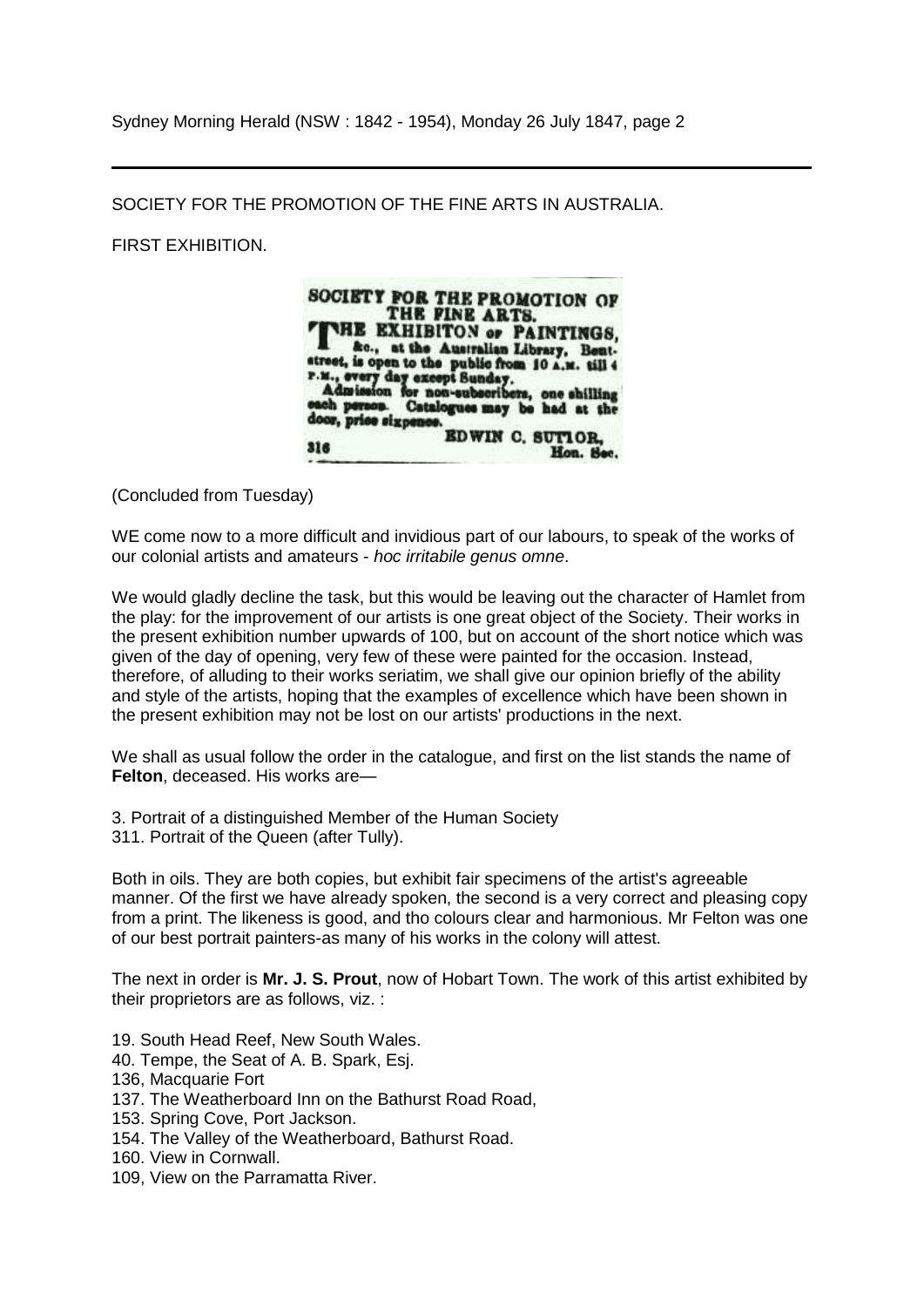172. A Winter Scene. 181. The Albion Mills on Fire, by Moonlight. 187. Cudgee Bay in a Storm. \191. Jamieson's Valley. 207. Winter Scene. 219.Bush Scene. 250. Moonlight. 251. Sunset. 255. Neutral Bay. 256. Quarantine Ground. 257. Willoughby Falls. 260. Goal Island.

3 7. Moonlight Scene.

Three of these, Nos. 19, 40, and 257, are oil paintings, and have been formerly noticed ; the rest arc water colour drawings. Of Prout's abilities as a landscape painter in water colours, we have repeatedly spoken with admiration, and we think that his works above enumerated arc sufficient to bear us out in the assertion that he is the best landscape painter who has appeared among us. We deem it unnecessary to particularise, or select from his works. They arc all of a class. They all partake largely of his peculiar manner. He is an admirable painter of skies and distances-has a great facility in tree's, though ho sometimes carries this facility to extravagance, and Prout's trees become as well known as his signature. His sketches arc correct, free, and full of detail-and he has a practical knowledge of aerial perspective - light and shade and effect, from the contrast and harmony- of colours. He is often less happy in his foregrounds, and we might expect more figures to be introduced to animate his landscapes. His water colours have often the force and effect of oil colours. On the whole he is an artist that does honour to the colony.

The next name in the catalogue is that of Mr. **Conrad Martens**, another colonial landscape painter, and one who still labours at his profession in Sydney. The works in the exhibition which acknowledge him as master are

98. View on the mc Donald River above Wiseman's Ferry.

- 129. Landscape.
- 140. A View at Tahiti.
- 178. View of Rio Janeiro-British Cruisers making sail after a suspet led ¿laver. ,
- 261. View of Sydney.
- 268. Travalleyn on the Paterson the Seat of George Townsend, Esq.
- 273. The Valley of the M'Donald.
- 276. Landscape.
- 277. View of Sydney, from Waverly.
- 281. Landscape.
- 283. Landscape.
- 291. Landscape.

Of these-Nos. 98,273, 276, and 277, are oil paintings. The rest are water colour drawings. Sir. Martens' mannerism is very perceptible in all his works. His oil paintings are remarkable for the want of that strength and depth of tone-of that power in short which it is the property of oil colours to give. They are pure and clear in colouring and tone, but they look like water colour drawings. His sketches are free, bold, and artistical. In his, water colours there is great purity of colouring ; and he possesses a very good knowledge of composition and effect. No one knows better how to select a scene for a picturesque drawing. His distances and aerial perspective are good, but we do not so much admire his skies ; his trees are too much of repetitions. They want variety. His foregrounds are somewhat deficient in power and detail, though they are often happily arranged. Martens on the whole is a pleasing painter,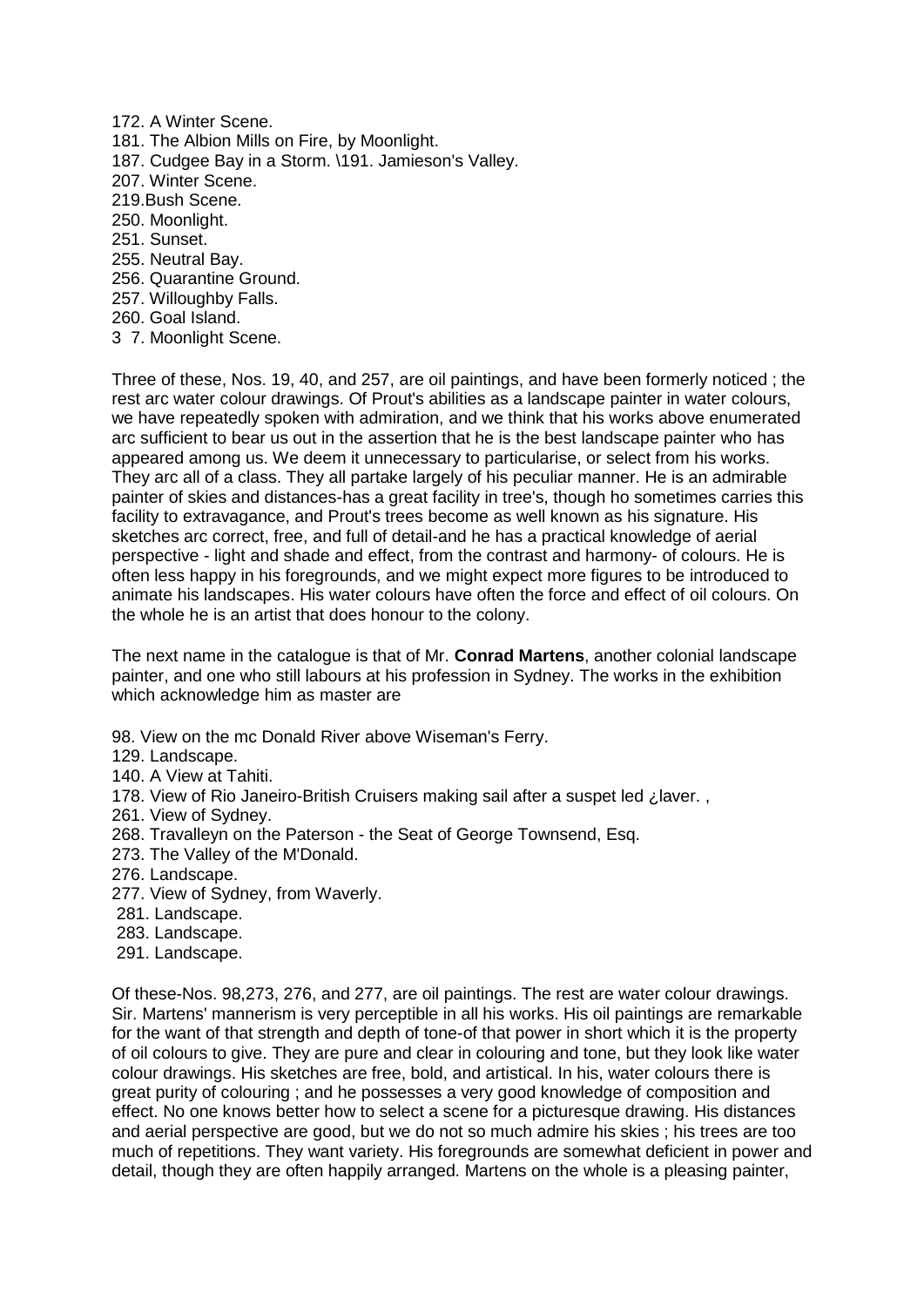and one of our standard artists. Of his oil paintings we prefer Nos. 98 and 273, and of his water colour drawings No. 283. His style in 178 is considerably altered; but we do not like this so well as some of his other works.

The works of **Mr. Fowles** are

- 127. The Wreck of the Edward Loome, off the Middle Head, Harbour of Port Jackson.
- 166. U.M.S. Carysfort.
- 184. Kangaroos.
- 226. The Steamer Sovereign.
- 227. Ditto, another view.
- 235. The Ship Sir George Seymour.
- 236. H. M. Steamer Inflexible.
- 342. Shipping at the Mouth of the Thames.

They are all in oil colours. Mr. Fowles, we believe, is a professed marine painter, and succeeds very well in seizing ' the likeness of the ships. lie has improved considerably since we first knew his works ; but he still wants correctness in his drawing in some points. His colouring has on the whole too much greenness for our eyes, and he has not much knowledge of effect ; in fact, if we might presume to say so, we think Mr. Fowles sometimes attempts too much for a young artist. His quiet scenes are much better than his attempts to represent "the hell of waters," howling and hissing in a tempest.

There are four works by **Mr. Griffith**, viz. :

132.'Portrait of George Suttor, Esq.

- 149. Portrait of a Lady
- 204. Portrait of Mr. Justice Burton.

319. Portrait of the late Thomas Moore, Esq., of Liverpool.

Two of these, 132 and 149, are in crayons, and two in oil, 206 and 319, and we need hardly say that we much prefer the former to the latter ; the chalk drawings are really good in drawing and effect; the oil paintings; on the contrary, are deficient in both. "If the likenesses be correct, the paintings remind us of the solitary virtue in the character of Conrad tho Corsair. We forbear to say more.

The next on the list is **Mr. Garling**. His works are—

135. A Wharf in Darling Harbour.

- 165. The Britomart off Sydney Heads, signalling for a pilot.
- 185. A View of Sydney from the North Shore.

Garling we look upon as one of our best marine painters, though he has still some lessons to learn. He understands the build of a ship well, and he gives us something more than a bare likeness of a ship—he paints a picture—he has some knowledge of breadth of effect, but there is a stiffness in the water, and a want of toning in his pictures, which he ought to struggle against; and he has some noble examples in the exhibition for educating his eye on these points. His landscapes are not to be compared with his marine views.

The works by **Mr. Rhodius**, are

143. A Water Colour Sketch.

240. Sketch from Mitchell's Pass-View of Emu Plains.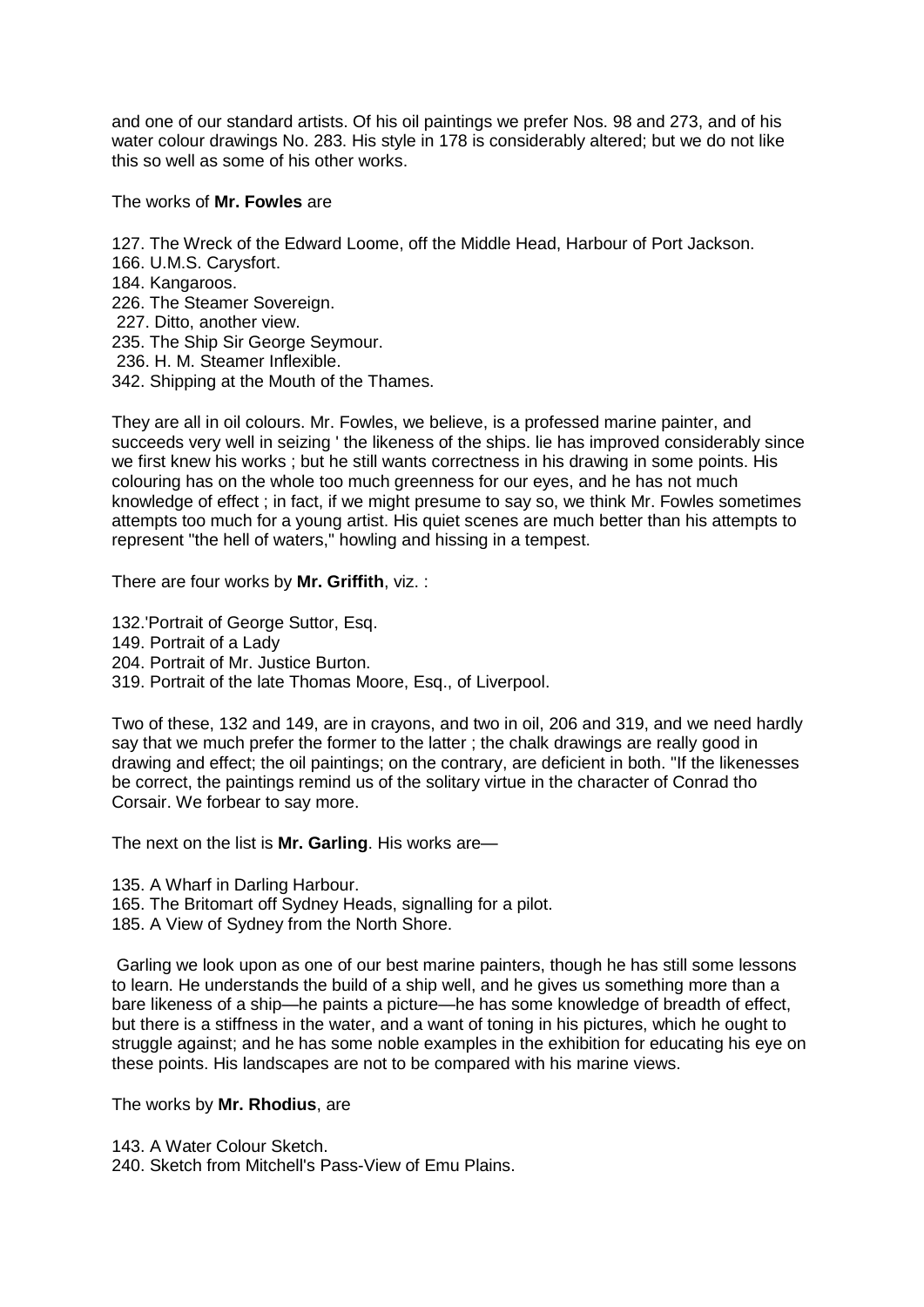312. Church of Cologne, on the Rhine.

All water colours, and all in the ancient style. We like Mr. Rhodius's drawing better than his colouring and effect. The architectural style of drawing in the church (312) does not harmonise with, the rough handling of the trees which surround it. Mr. Rhodius is a professed painter of heads, and his outline sketches, such as the head of Leichhardt, arc excellent. How is it that he has exhibited nothing but landscapes?

The works in the catalogue which claim the paternity of **Mr. O. AV. Brierly**, are

154. Sea-piece - A Sketch.

177. The Shamrock on her Passage to Port Phillp, speaking the packet-ship St. George. 282. Amateur Whaling, or a Tail of the Pacific.

292. The Yacht Wanderer, R.Y.S., running between the Cape of Good Hope and the Bellows and Anvil Rocks, in the gale of the 14th April 1842.

Mr. Brierly should disown the first mentioned one, 145 ; the remaining three are sufficient for his fame. He is undoubtedly at the head of our colonial marine painters. He has an elegant and graceful as well as effective and powerful pencil. For elegance and lightness of sketching, let our artists and amateurs look at No. 177; and for the union of grace with sublimity - "love Avatching madness," - let them study No. 292, which we prefer to any water colour painting in the Exhibition. Mr. Brierly's ships are studies, and he has a wonderful art of giving fluidity of motion to his seas.

The next in order are the works of **Mr. Peacock**, consisting of

l61. Government House, Sydney, from the Botanic Gardens.

- 167. Government House.
- 180. View of Sydney.
- 182. View in the Harbour of Port Jackson.
- 228. View in Port Jackson.
- 287. Landscape
- 306. View of Sydney
- i307. Vine of the North Head, Port Jackson.

They are all oil paintings, and all appear to be members of the same family. Mr. Peacock's drawings ore praiseworthy for their correctness and attention to details ; but we cannot discover to what school his system of colouring belongs. Mr. Peacock must look at nature through warm-coloured spectacles. His pictures have not the force nor the transparency which we expect to find in oil colours. To satisfy himself of the singularity of his style of Colouring, we would advise him to place one of his pictures beside one of the good paintings of the Dutch school. The contrast will teach him a lesson which may be turned to advantage in his future works. The Italian Landscape by Wilson would be an admirable subject for him to copy from.

**Mr. Winstanley's** name is attached to two pictures.

170. Race Horses. -A water-colour drawing; and 288. A Hunting Scene - in oil colours.

The former is neatly coloured, and drawn with some spirit, in the style of the coloured engravings of similar subjects in England. The latter betrays much more genius, and if we be correct in stating that it is painted by Winstanley, we can only advise him to stick to colours in future.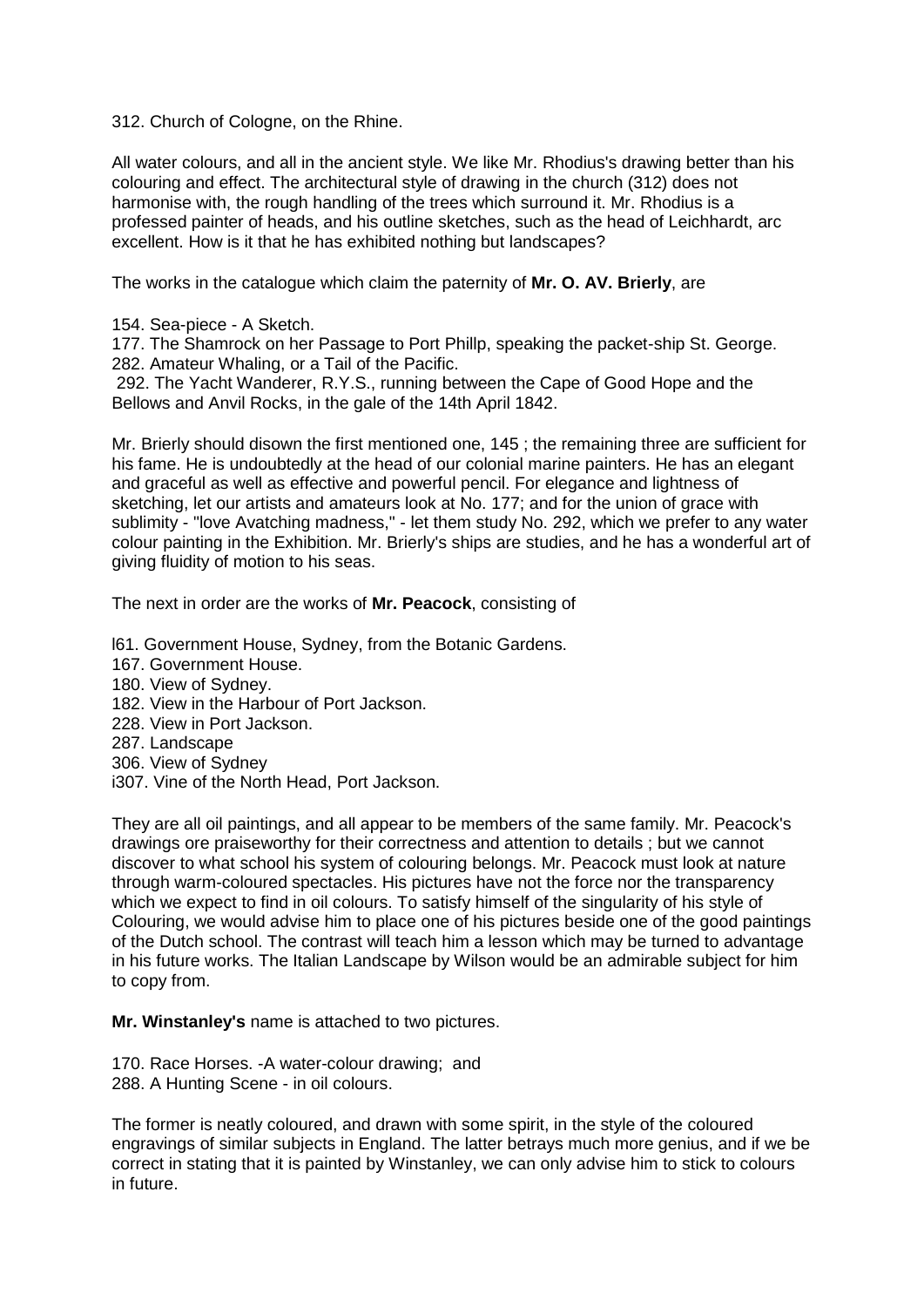The next name on the catalogue is that of **Mr. AV. Nicolas**, portrait painter. His works are -

- 171. Portrait of a Lady,
- 179. Portrait of a Lady.
- 186. Portrait of Lieut. Piggott, of the Mounted Police, 99th Regiment.
- 195. A Study from Nature.
- 197. The Morning Walk.
- 203. Portrait of Miss Fairbrother, as Abdallah, in the Forty Thieves,
- 252. A Study from Nature.

No. 186 is a beautiful pencil drawing; the rest are water colour drawings. Mr. Nicolas has been practising his profession for a good many years in Sydney, without making much noise about it. He is one of those quiet unobtrusive men of genius who work their way into notice and distinction without any assistance from the newspapers. His fame is now established in Sydney as the best portrait painter in water colours in the colony, and the consequence is that there are more heads offered to him for decapitation than he is able to take off. He possesses a thorough knowledge of the theory and practice of his art. Ho accordingly does not confine himself to heads with unmeaning backgrounds. He endeavours to make his backgrounds harmonise with his figures, and is generally successful in the snatches of scenery which he occasionally throws in.

His works are remarkable for correctness in drawing, and with occasional exceptions, freedom in action and position, for their clearness of tone, and high finish. Instead of laying on his tints in washes, he adopts the stipling style of colouring even when painting on cardboard, which is his usual practice. We cannot say that he is always correct in his likenesses ; but this is a weakness to which most portrait painters must plead guilty. We don't think he has made a very judicious selection in the works exhibited; at least we have seen many of his works which we prefer to any in the pre-sent exhibition. 179, 186, and 252 are our favourites. Probably before the next exhibition, Mr. Nicolas will be known as a painter in oil colours.

175. Flowers and Fruit - **Mr. Jacob Jansen**.- This is a creditable performance for a colonial artist ; the composition is good, but the colouring is raw and inharmonious. Mr. Jansen may take a valuable lesson from several of the fruit pieces exhibited, some of which are so natural that birds might be excused for pecking at them.

176. Mounted Policeman- **D'Arcy**.-Rather a clever sketch ; the mounted policeman's horse is too much of a Rosinante for active service, but there is character about the picture which we like. The colouring might have been better.

188. Sydney Aborigines~-Tomarrah, the Chief ; and Kaaroo, alias Old Gooseberry, widow of Bungaree - **G. F. Angas**.-Characteristic sketches in the agreeable manner of Mr. Angas, who is better know in England than in the colony.

Mr **W. Davis** is the painter of three oil paintings in the exhibition, viz, ;

189. Scene from Byron's Ginour, after B. Vernel 289. Portrait of a Gentleman. 344. The Grecian Sisters.

No. 289 is a fair likeness, but a poor painting. The subjects of the other two, we fear, are rather beyond the artist's abilities. Many young artists retard their progress by attempting too much. If Mr. Davis will condescend to study some of the fine works exhibited on the present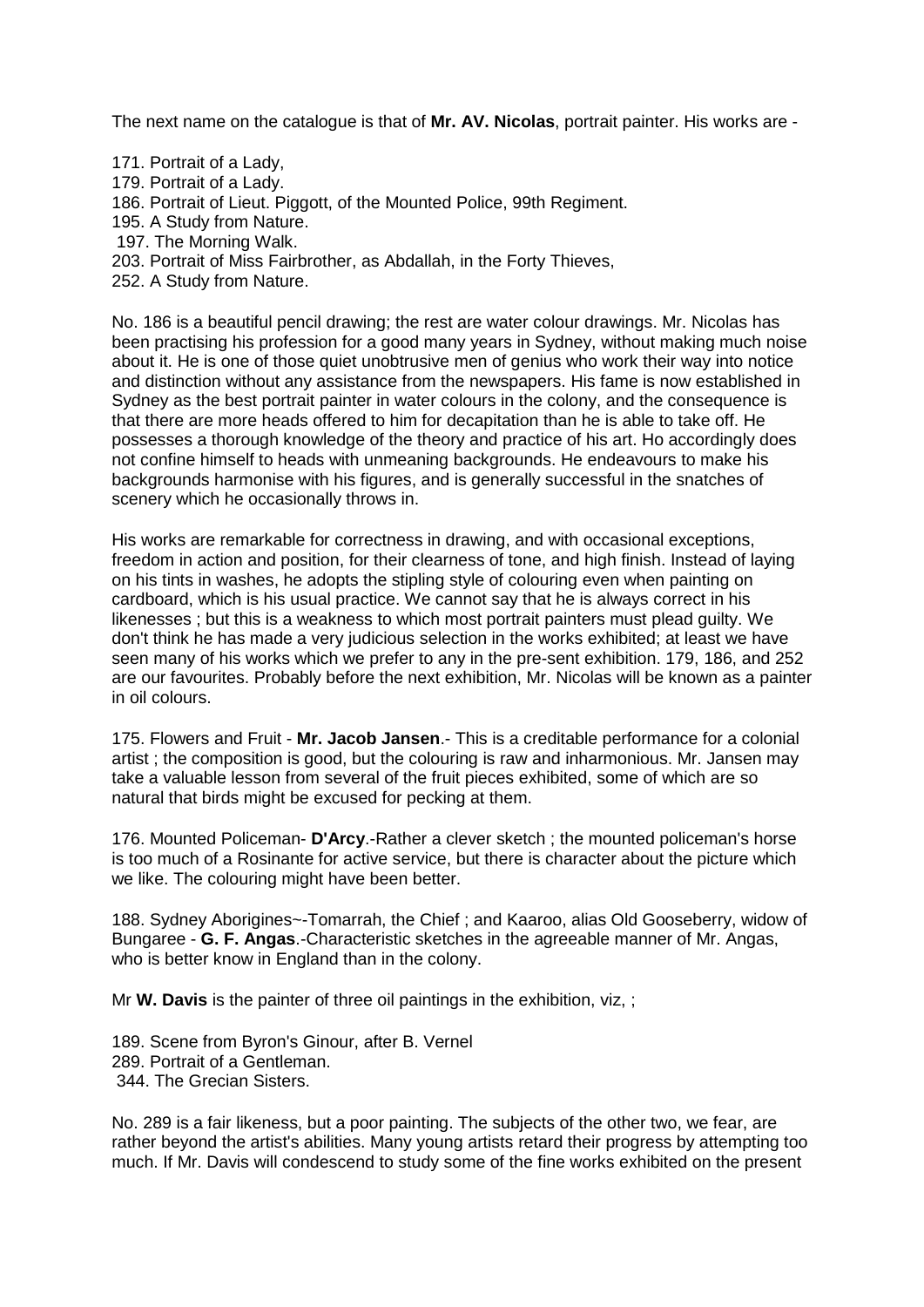occasion, we shall not be surprised to find a great improvement in his style at the next exhibition. Portrait painting seems to be his forte, though he has much to learn in it still.

16. Portrait of Sir James Dowling, late Chief Justice - **Dennis**.—An excellent painting, and good likeness. Mr. Dennis, we believe, is an eccentric genius. What profession he is now following we know not; but this we know, that he is the best painter in oil colours among us; and if he were to practise his profession in Sydney, we have no doubt that he would receive ample support.

279. Portrait of Mr. Councillor Iredale - **Backler** -And as far as features and expression areconcerned, a correct representation of the worthy gentleman. The painting itself is poor enough, and we would offer to Mr. Backler the same advice as we tendered to Mr. Davis to study good paintings, if he wishes to excel as a painter of good portraits.

330. Rocky Scenery- **Ellis**.-A fair performance ; his style of colouring is of a different school from Mr. Peacock's, but we would respectfully refer him to the same models for improvement.

By a letter from Mr. H. A. Melville, published in our paper of Saturday, we are glad to be able to include him in the list of our colonial artists. He will rank high in the list.

From our ignorance of the exact line of demarcation between artists and amateurs, we may be wrong in our classification of the amateurs which follows. Some of them, we believe, sell their productions; but whether this be sufficient to constitute them artists, we are not aware.

**Mr. S. Elyard** exhibits four drawings by him-self. They ere as follows

1. View of Miller's Point, Sydney. 157. Elgin in Scotland. 173. Sketch of Darling Hatbour. 269. Pencil Drawing.

We like Mr. Elyard's pencil drawings better than his sepia or China ink sketches.'259 is an elaborate and minute copy after Turner, but we have seen better pencil drawings by him than this. His drawings exhibit great patience, and minuteness, and delicacy of touch, but they are deficient in power and effect. He possesses one good quality for an artist, viz.-a devoted love for the art.

**Miss Bray's** drawings are four in number, viz.

138. A Pen and Ink Drawing; 139. Ditto ditto. 210. Spaniels. 349. Head.

Miss Bray shows a decided taste for drawing, but a few lessons under a good master, or a careful study of some of the pictures exhibited, would enable her to produce more striking effects, with half the amount of labour which she now bestows on her drawings.

The drawings by **Mr. J. Rae** are as follows, viz.:

144. View of the Domain Gate. 206. Macquarie-street, Sydney.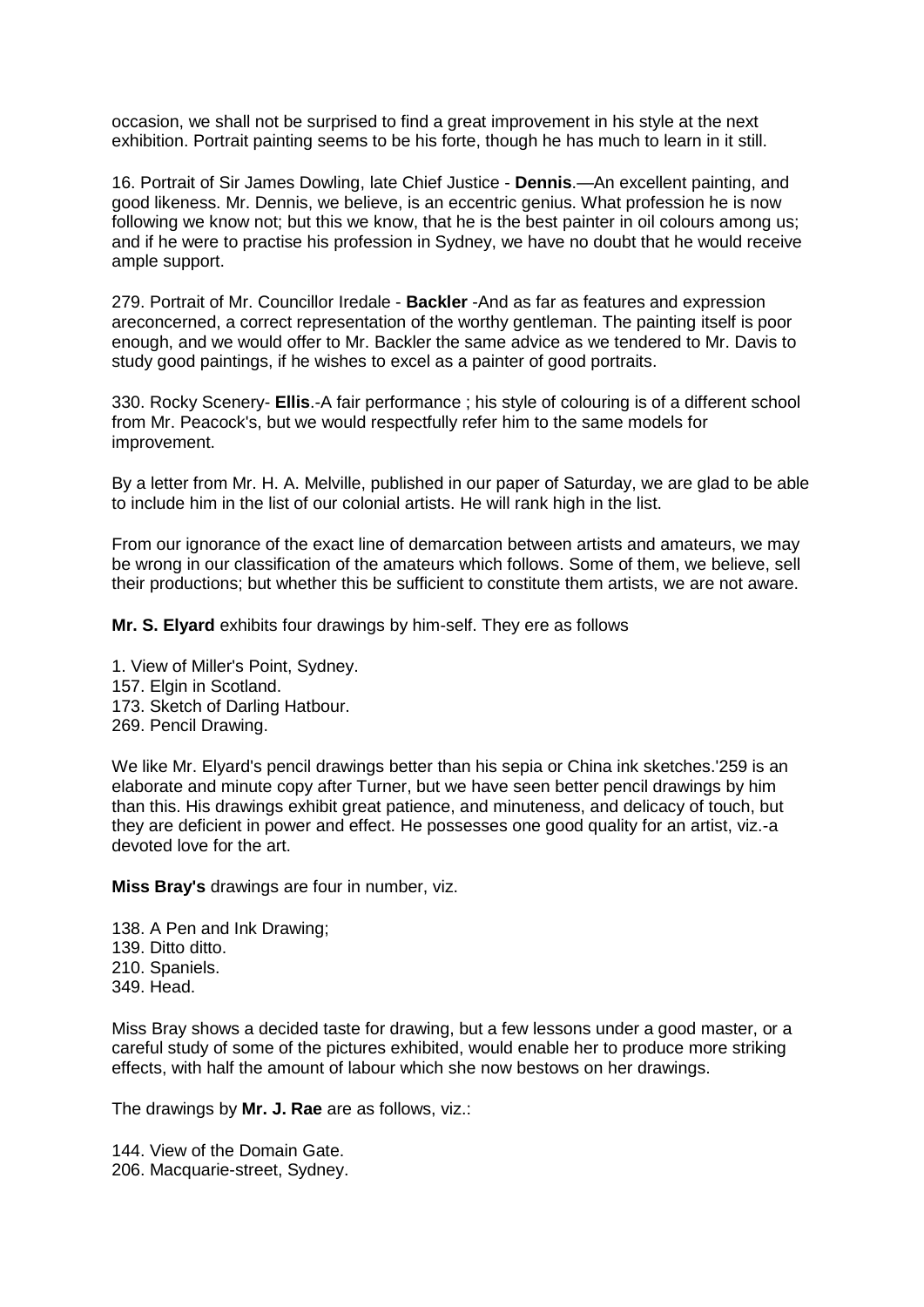208 Sunset. 234. landscape. 253. The Porteus Mob-The Heart of Midlothian.

They are all in water colours. The first two are sketches from nature. The next two are after Prout, and the last is from a print. Mr. Rae has studied under a good master, and may now take lessons from nature-the best teacher after all, we would advise him and all our amateurs and artists to spend some hours in the exhibition room, and drink deeply of the beauties of art which arc there exposed to public view.

**Miss Lucy Havens** exhibits five drawings, viz, :

249. Hawker and Hawks. 353. Dead Game, 354. Ditto. 3Ä5. Pen and Ink Sketch- Rubens 356, Ditto, of Henry, Prince of Wales.

Our remarks on Miss Bray's drawings will apply to Miss Haven's productions. Another piece of advice that we would give these young ladies and all who are equally far advanced in the art of drawing is not to content themselves with copying from copies, but to go to the fountain head and copy from nature.

270. Head of Christ in pencil -**Miss Jones**. An excellent chalk drawing-good in all respectsdrawing, toning, and effect.

315. A Frigate at Anchor in Plymouth Sound - **S. Prout Hill**. - Not by any means a favourable specimen of Mr. Hill's abilities as a marine painter. We have seen many of his sketches far superior to this. We would advise Mr. Hill and our other ship pointers to study tho works of Brierly- for " to study nature is to study them."

Mr. **C. Delohery's** paintings are two in number, viz. :

346. Portrait of Cornelius Prout, Esq. 347. Portrait of a Young Lady.

Fair productions for an amateur, but timid and ineffective. We shall hope for something better from Mr. Delohery, and all our amateurs, at our second exhibition of paintings.

337. The Laughing Girl -an enamel- **Bene**. We cannot speak in too high terms of this beautiful production. It is an excellent copy from one of Sir Joshua Reynolds's most admired works. The reflection of the light is cleverly managed; and the work is faultless in all respects.

There are two engravings in the catalogue. 4. The Last Supper- **R Morgen**.

298. The Waterloo Heroes- **Glover**.

They are both fine engravings, particularly the former ; but as engravings do not form part of the present exhibition, we shall reserve our remarks on them till another opportunity.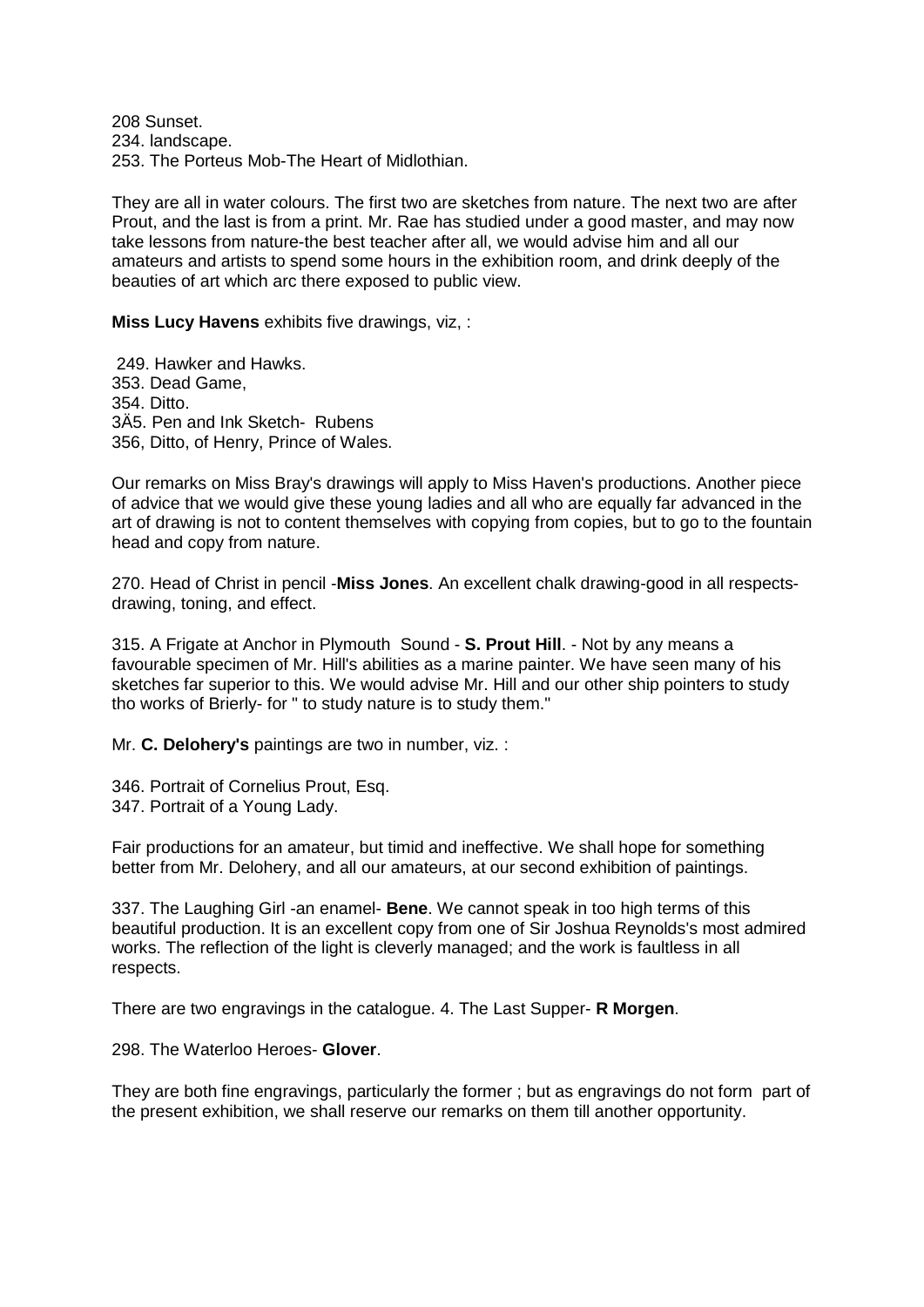360. The Last Supper- From an Engraving by Morgen.-This is an iron cast from No. 4 ; cleverly executed, nad well polished with black lead, reminding us of an ornamental por-tion of a register stove.

The rest of the exhibition consists of statuary and plaster costs, and wax models.

**Mr. Abraham's** works are as follow :

361. Bust of Leichhardt. 363. The Graces-after Canova-a Cast. 364. Child's Head-a Cast. 365. Bust of George Suttor, Esq. 367. Bailey's Eve (?) at the Fountain-a Cast 368. Bust of the Queen-a Cost. 369. The Virgin-a Cast. 372. Bust of Sir George Gipps.

We have spoken of Mr. Abraham's abilities on former occasions. His busts are free and natural, the likenesses in general good, and the drapery well disposed. His casts ere well executed, but do not require so much artisitical skill.

362. The Gladiators-From the Antique, in alabaster. - An admirable little group ; the chiselling, arrangement, and action good.

366. Canova's Bacchus and Ariadne-a Cast. -Beautiful in design and composition, and executed with the wonted grace of the sculptor.

370. The Laocoon-A. cast from the antique ; a miniature, but excellent copy from the glorious original.

371. The Infant Samuel-o Statue in marble, -Prayer personified ; an admirable embodying of Montgomery's lines.

> Prayer is the simplest form of speech That infant lips can try : Prayer, the sublimest strains that reach The Majesty on high. Prayer Is the burden of a sigh, The falling of a tear : The upward glancing of an eye, When none hut God is near.

The reverential expression of the child's features, attitude, and modelling of the figure, are all excellent. It seems to breathe an atmosphere of purity around it. We gaze on the kneeling form of the beautiful child and almost fancy we hear the lisping of his tongue in prayer.

373. Cupid and Psyche-a cast from the antique.-A poetical fiction, most gracefully told: the most elegant group of the exhibition,-a design of a higher order than the Samuel, and very superior both in design and execution to Canova's group, 366. The ancients are worthy of all their honours, which.

> With increase of ages grow, As streams roll down enlarging as they flow."